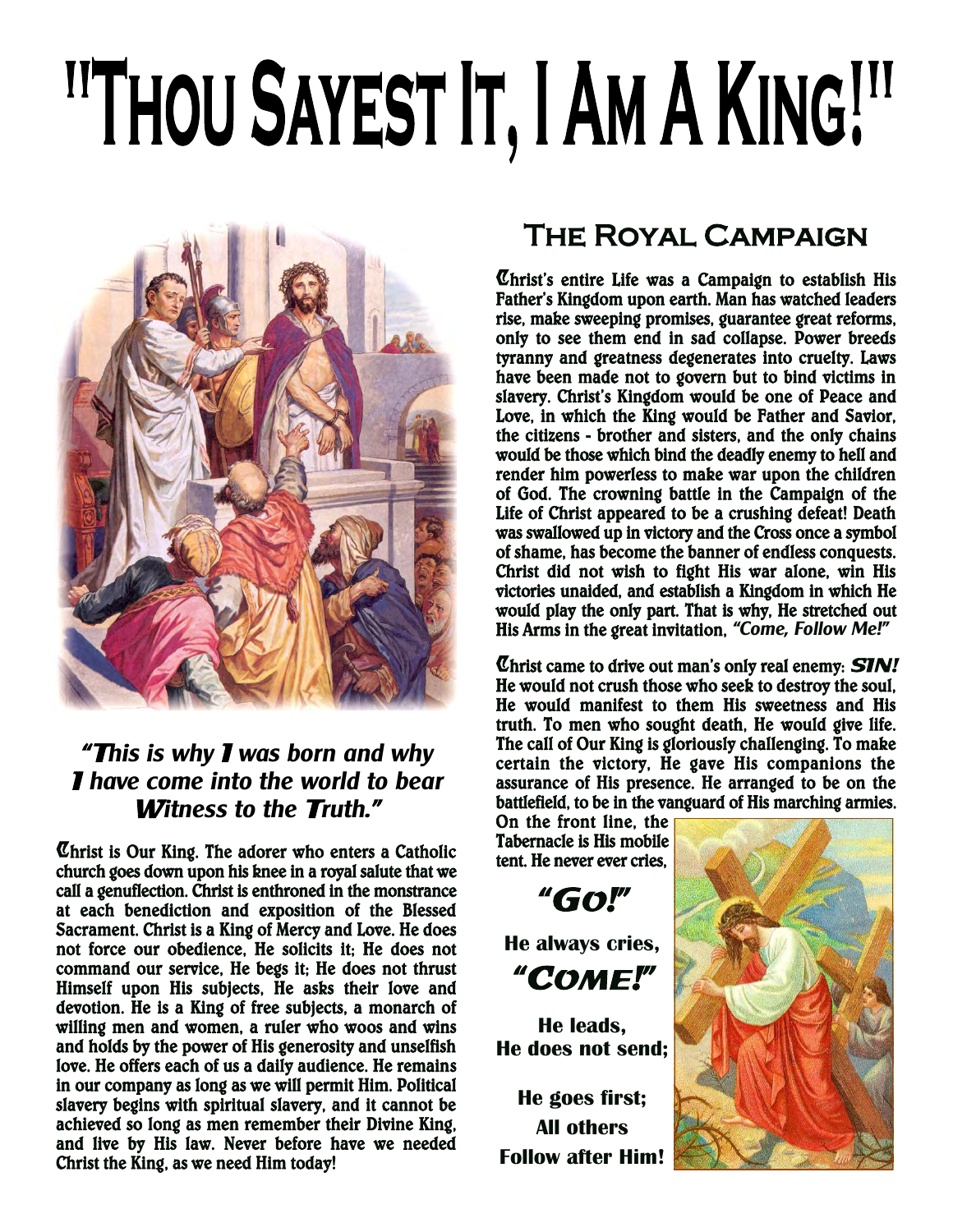Christ the King reaches out to the strong, but it is the weak who seem to answer. His truth flashes before the clever, but the simple accept it most eagerly. His invitation goes out to all, but those who love the world too much, prefer the world to the God Who made the world! Too many friends of God are lazy while His enemies have the energy of the devils themselves. Those who claim to be on God's side do halfheartedly what God's opponents do to the full bent of their twisted souls. We who love the Eucharistic Christ and profess to serve the King of Kings have a decision to make: With how much energy and devotion shall we advance His Kingdom, fight His battles, win His victories and give ourselves to His cause?

# **OUR PART** In The Royal Campaign

To some of the great saints is given the privileged honor of playing a spectacular role in the Royal Campaign: St. Peter, St. Paul, St. Patrick, St. Benedict. But, for most of us, the role in Christ's Campaign will be a simple one, unnoticed and completely without external glamour - yet important beyond measure! We will do small deeds, accomplish small achievements, have endlessly ordinary days and, in small ways, we will play a vital, significant and important part in Christ's Campaign. In God's plan, man presides over his world of self, as master and ruler. He wields the scepter of his free will and is guided by his conscience. He may follow God's laws or disregard them. Indeed, God Himself cannot come into his soul unless he, the master, invites Him! Man is able to bar God from His world, drive Him out and reject His ambassadors. By the providence of God, each man is supreme within his own kingdom. He may rule it well or rule it tragically. He may serve the King of Kings or kneel before Lucifer. The first of all conquests for man is the conquest of his own individual soul, which is the most important of all worlds. The universe as a whole is made up of individual souls. Mankind does not exist; there exist only individual men and women. There is no mob; there are only men and women who make up the mob. Humanity is an abstraction that cannot be saved; only this man and that woman and all the individual people can be saved. God did not die for an abstraction, but for you and me, and for every individual soul. God cannot take over souls by divine decree; He must wait until they freely surrender to Him. **"Behold, I stand at the door and knock,"** He cries. Until the door is opened by the dweller in the house, God cannot enter. God must wait patiently for our decision to swing wide the gates of our little world to Him. Christ Our King will conquer by love, not by force!

We are wise to forget universal conquest for the moment and think rather of the conquest of that little world which is the one that God loves and Christ seeks. We may not be able to give China and India to the provinces of His Empire; but we can give Him our soul, surrender to Him the small world that is bounded by our bodies and our influence. In gratifying reassuring truth, this is the world His Heart craves. God has placed in our hands a sector of the wider world and has asked us to administer it for Him and for His children. We are to be good stewards. For husband and wife, the home; for the student, the classroom; for the storekeeper, his shop and for the doctor, the patients' bedside. Each of us is a steward of his briefly loaned goods. Each individual has a double function: As king of his own little world, he must open that world to Christ and, as he finds himself entrusted with the care of others, he must radiate Christ to them. Whether our part in Christ's Campaign to establish His Father's Kingdom of peace and happiness upon earth, is spectacular or routine, it is a vital part that depends solely upon us and our co-operation with God. We can surrender our world to Christ or we can hand it over to the devil.



Our consecration to Jesus and Mary is a haven of escape from sin, and a royal highway of advance in virtue: a ladder of ascent and a key to Heaven. It is by our consecration to the Immaculate Heart of Mary that peace will come to the world, Russia will be converted and the final dogma of Mary Mediatrix and Co-Redemptrix will be formally pronounced by the Holy Father and all the Bishops and Cardinals united with him. Modern heresies will be crushed and the Church will Triumph. In 1948, Pius XII called for the consecration of **ALL:** a universal consecration to the Immaculate Heart of Mary. Consecration is a total gift of self, for one's whole life, for all time and eternity, a pledge to live an intensely Marian life. Pope Pius XII again consecrated the Church and the whole world with special reference to Russia to the Immaculate Heart of Mary on July 2, 1952. He then instituted the new feast of the Immaculate Heart of Mary to **"forever commemorate that solemn consecration."**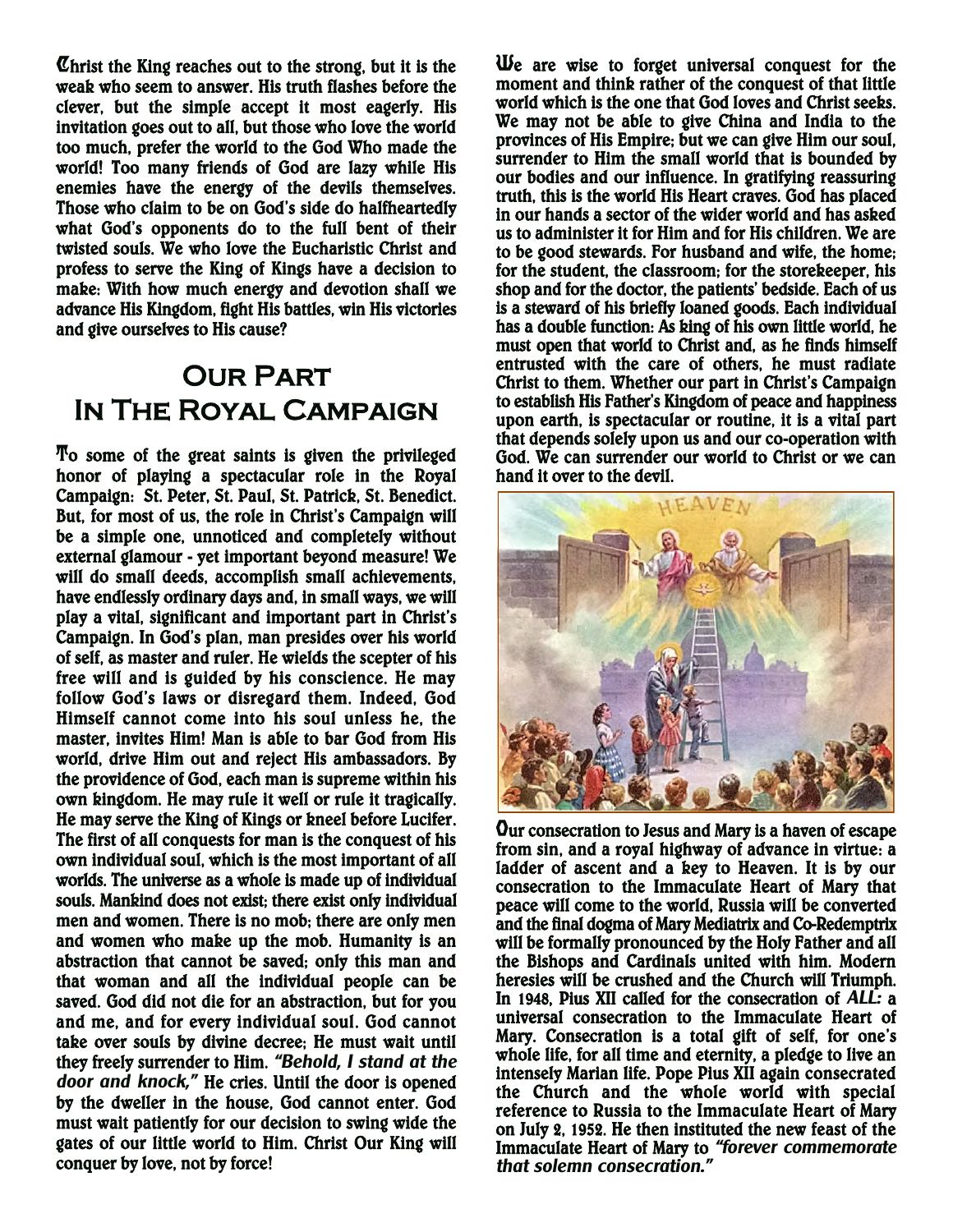The Holy Father exhorts us to follow Him, by consecrating ourselves individually to the Heart of Mary, making the consecration in our family, in our parish, in our diocese and in our country. Let everyone be consecrated to the Immaculate Heart of Mary and live that consecration. This is the most powerful preparation we can make for the great day when, **"the Holy Father will consecrate Russia to Mary's Immaculate Heart and peace will be given to the world."** Let us not look from afar and say, 'if only the Holy Father would do this, if only the Bishops would do it.' Can we not see that this type of thinking leads us to inaction and apathy? I cannot speak for the world but, individually and firmly, I can make that life-time commitment to Mary to belong entirely to Her and to become like Her so that, filled with Christ, I can pour forth Christ upon the world. I alone can completely and utterly surrender my heart to the Heart of Mary, since I alone am ultimately in command of myself and all my acts. We consecrate ourselves not because we are perfect, but to become perfect.



The Heart of Mary is a Heart of Love:

 The Heart OF THE **MOTHER** of God!

Our Lady's ultimate mission is to give souls to Jesus and Jesus to souls. In every authentic apparition, Our Lady asks for the building of a Church, for pilgrimage and Eucharistic Adoration. This is Her ultimate mission to lead souls to Jesus, to the Eucharist and to the Confessional. Wherever we find true devotion to the Heart of Mary, there we find true love of God. Mary is the Paradise of God, and the unspeakable world, into which the Son of God came to work His wonders. No prayer of ours ever reaches the ear of God, unless whispered by Our Mother Mediatrix; and no divine response is given to our prayers, except through the Dispensatrix of His every gift! Every grace that comes to us passes directly through the Heart of Mary. The scepter of Her rule is love, for She never ceases to be Our Mother while reigning in the splendor of a Queen. There is no surer way or easier way than Mary, for uniting men with Christ and obtaining through Him that grace which makes us holy in the sight of God. She alone has destroyed all heresies. We undertake, by the Queen's Command and under Her direction, the conquest of all souls for Christ:

## T**o live** WITH M**ary's** H**eart**! T**o live** IN M**ary's** H**eart**! T**o live T**HROUGH M**ary's** H**eart**! T**o live FOR** M**ary's** H**eart**!

Of Mary, there is never enough! Living our consecration means becoming zealous apostles of the Queen of Apostles and using every ounce of our energy, ability and ingenuity for conquest in the cause of Her, who crushed the serpent's head. The consecrated apostles of Mary's Heart of Love can know no rest until that hour of triumph; and to this end, they take their place in the battle ranks of Her Legion and the armies of Her Ambassadors.

ł ٦

#### $\overline{a}$  $\overline{\phantom{a}}$ ٦

J **o come close to Her, to become like Her, to permit Her to reign over our hearts and our** whole being, that She live and act in us and through us, that She love God with our hearts,  **and we belong to Her unreservedly: THIS IS OUR IDEAL! To influence those who surround us in order that the hearts of our neighbors might also be open, so that She might be Queen in the hearts of all men wherever they are in the world, without regard for the difference of race, nationality or language: THIS IS OUR IDEAL! That Her life might grow deeper in us from day to**  ľ **day, from hour to hour, from moment to moment, and without any limits: THIS IS OUR IDEAL!**

#### TO CALLER LIFE FOR THE IMMACHIATE IS THE CH T**O** G**IVE** O**NE'S** L**IFE** F**OR** T**HE** I**MMACULATE,** I**S** T**HE** S**UMMIT** O**F** L**OVE**!